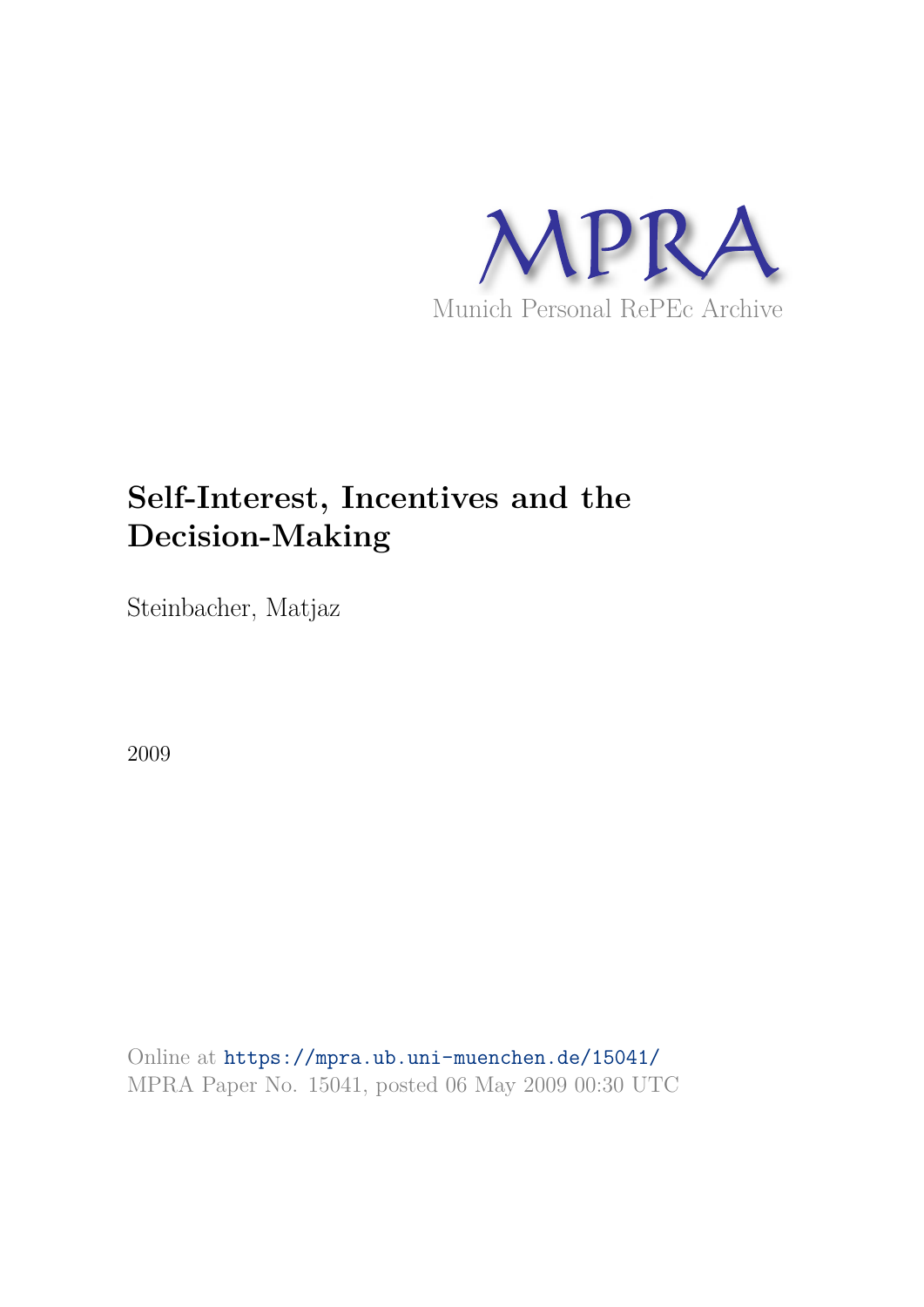#### **SELF-INTEREST, INCENTIVES AND THE DECISION-MAKING**

# Matjaz Steinbacher *Steinbacher.si matjaz.steinbacher@gmail.com*

#### ABSTRACT

Paper analyzes the impact of incentives and disincentives on the decision-making of individuals. Their role in the decision-making processes is huge, as they affect the cost-benefit analysis of investment projects of scarce resources. They both are subject of huge negative effects. A hidden trap of providing incentives is represented by costs any such activity involves, with coercive subsidies having socialized costs for the benefits of individuals. This makes them very dangerous and controversial.

Keywords: Evolutionary games, incentives and disincentives, investment decisions, Roy model. JEL: C73, D85, G11, D61, O31.

#### 1 Introduction

Austrian economist and philosopher, Ludwig von Mises (1949), defined an action as a purposeful behavior, or "a will put into operation and transformed into an agency, aiming at ends and goals, the ego's meaningful response to stimuli and to the conditions of its environment, and a person's conscious adjustment to the state of the universe that determines his life." People act according to their rational self-interest. In order to survive, everything in nature acts according to its self-interest (Rand 1967); a lion has to hunt or to starve, a deer has to run from the hunter or be eaten, amoeba takes chemicals from other amoebas would like to have, etc. People do not use only their instinct for living as animals do, but have developed social interaction by which they gather information they need, capacity to think and the ability to reason.

When deciding which action to pursue, individuals compare their private gains and costs from pursuing one activity, while also weighing according to what is desirable, what is feasible, and what is their best response as regards the dilemma. "It is not from the benevolence of the butcher, the brewer, or the baker, that we expect our dinner, but from their regard to their own self-interest," as Adam Smith wrote in *The Wealth of Nature*. People go to work to earn money they need for the living by which they satisfy their objectives. On the other side, a capitalist hires workers because he needs them to satisfy his objectives to become rich. It is a spontaneously well-regulated principle of the matching the two rational self-interests, managed by invisible hands of the two.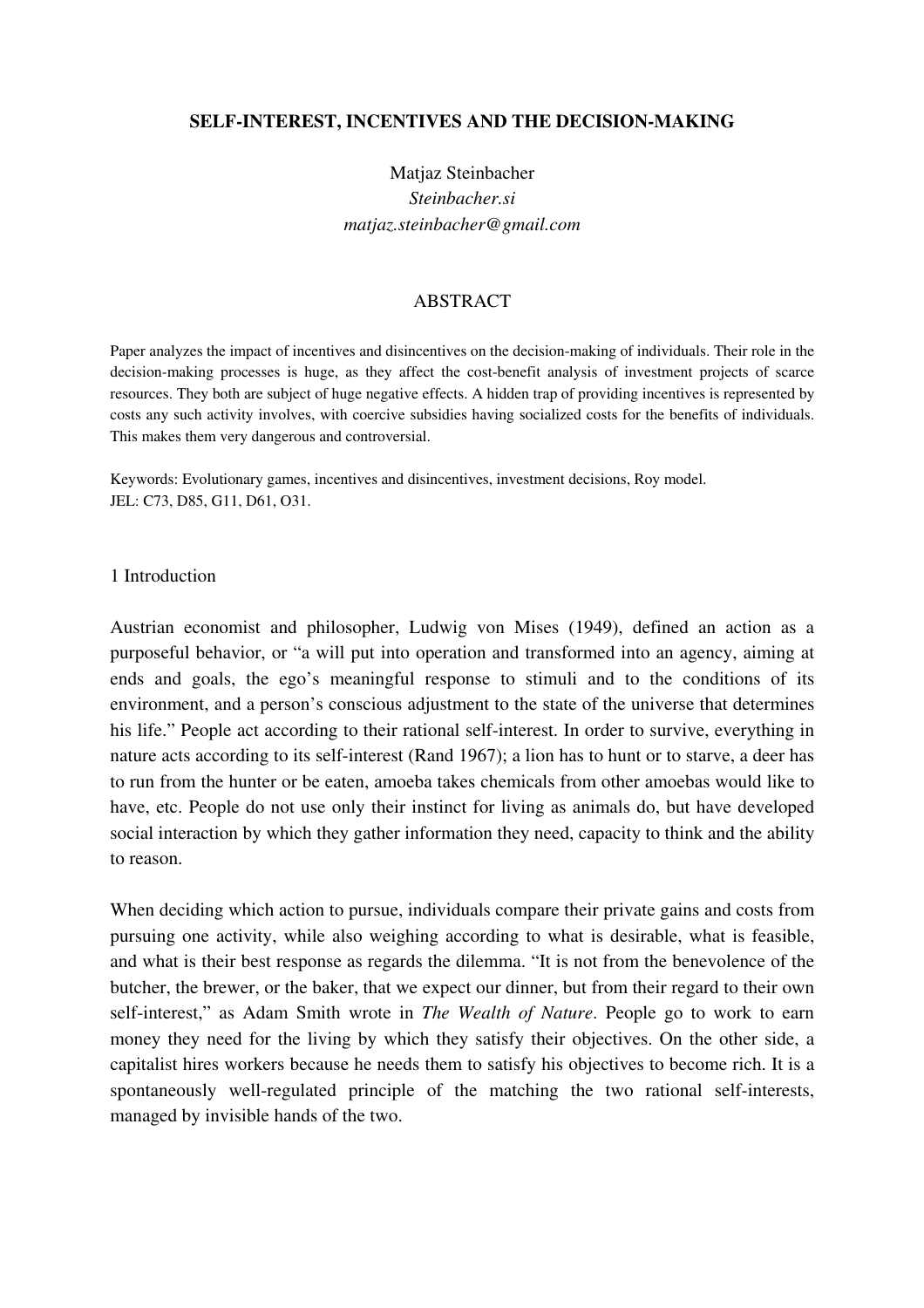In such spontaneously regulated system, incentives and disincentives represent an essence of people's decision-making. Incentives and disincentives alter the feasibility constraint in the above tradeoff and step into the principle of spontaneous order of self-interests. Incentives could be defined as any action, tangible or intangible, that provides motive for a particular course of action, and disincentive as any such action that lessens the motive for a particular course of action. Incentives have positive motivational influence on the people, while disincentives a negative one. As such, incentives induce reallocation of activities towards those that are subject of an incentive and away from those that are not, or are subject of a disincentive (see Holmstrom and Milgrom 1991, and Baker 1992).

A lot of research has been done on the role of incentives in firms (Jensen and Murphy 1990, Prendergast 1999). The answer how incentives and disincentives induce moral hazard and affect the decision-making of the people is not universal as people differ in their preferences, knowledge, attitudes, and other individual-specific characteristics. An important characteristic of them both is that they might arise from individuals, or from the outside. Secondly, incentives and disincentives might be market-based or coercive. Examples of coercive incentives and disincentives that do not arise upon the voluntarily relationship of individuals are provisions made by politicians. Such coercive disincentives are most commonly done through taxes and other provisions that harm personal and economic freedoms of individuals, while subsidies represent a common way of providing incentives to individuals.

The role of government expenditures on decision-making of people has been investigated by Brock and Turnovsky (1981). Devereux and Griffith (1998) show that corporate taxes affect the decision-making of multinational firms where to invest, and Judd (1985, 1999), Jones et al. (1993), King and Rebelo (1990) and others proved the negative impact of taxes on the production process.

In the paper, I do not argue about the appropriate or even optimal course of action of individuals, neither what it should be, because both are far beyond the possible. Namely, the behavior of heterogeneous individuals in pursuing their self-interest cannot have an optimal upside-down solution (see Hayek 1945). Instead, the analysis is focused on the effects incentives and disincentives might induce on a decision-making in an environment of interacting individuals. The rest of the paper is organized as follows. Section 2 provides the game of disincentives through taxes, and Section 3 provides a game of incentives when subsidizing the production of corn. All games are iterated forward. Section 4 gives some concluding remarks.

2 Income taxes and the choice of the residency

The power to tax is the most familiar manifestation of the coercion of governments against individuals, and one of the most familiar manifestations of providing disincentives to people,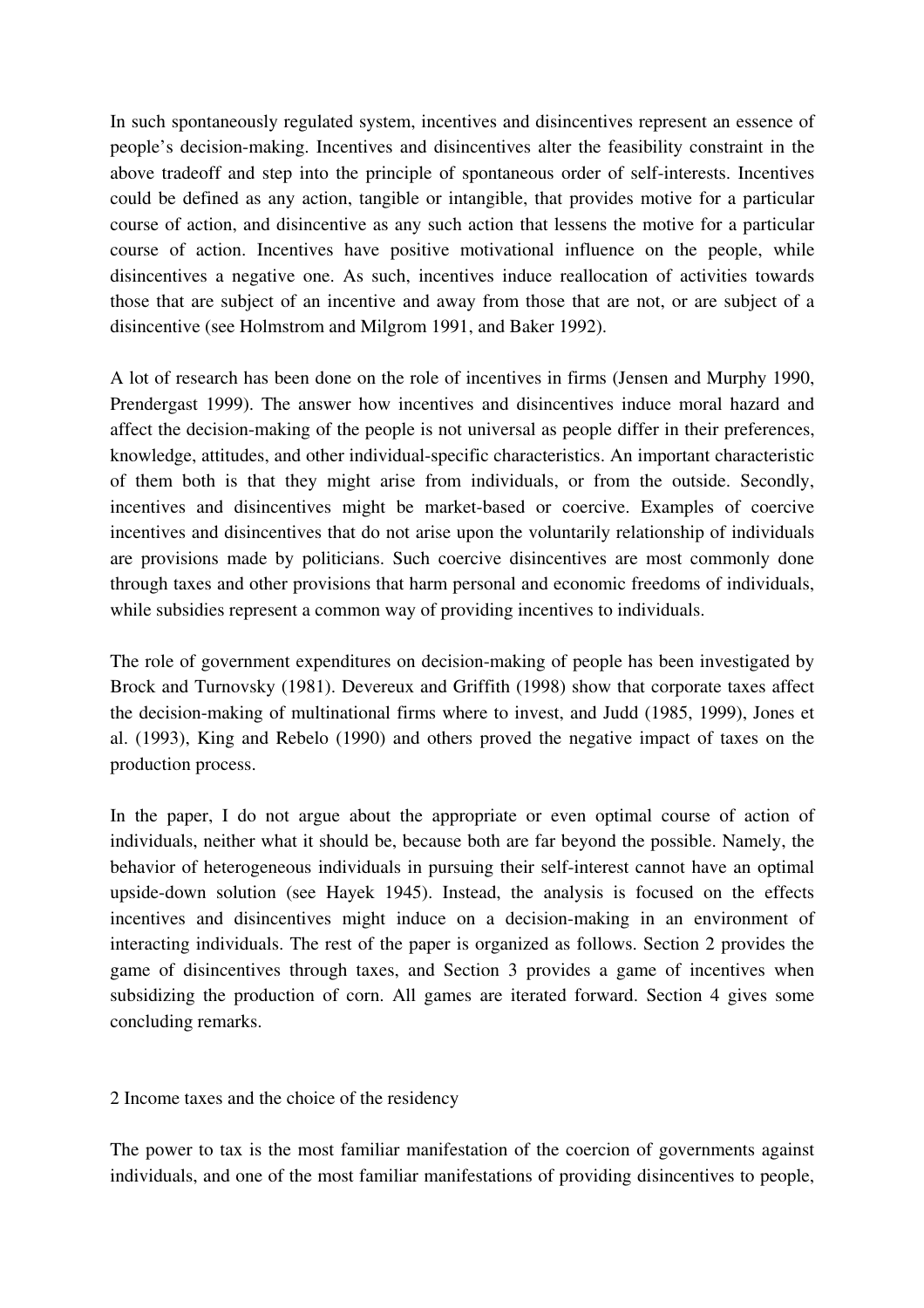forcing them to find alternative solutions. Roy's model deals with such questions which kinds of persons find it more worthwhile to migrate (Roy 1951; Heckman and Honore 1990; Borjas 1999). The model was developed to explain occupational choice when individuals differ in their endowments of occupational-specific skills, but the intuition is easily transferable to explain the selection of residency when individuals face different tax rates, which affect their wealth. Taxation as such has two kinds of intertwined drawbacks, one affecting the other. One is moral within the principles of individual and economic freedom, and the other is within the context of efficient allocation of scarce resources. Since skilled and productive individuals represent a major determinant of long-run growth (Lucas 1988, Romer 1990), such migration of high-skilled individuals is detrimental for the economy for the country of emigration.

We make a simple taxation game. Consider a group of  $n = 1.000$  individuals. Part of them, denoted *P*, are high productive individuals and the rest,  $L = (1 - P)$  less productive. We have two neighboring countries, *A* and *B* in a Tiebout environment of open border world with free movements of capital and the people between them. Individuals are connected in the social network (Watts and Strogatz 1998). Assume that individuals are endowed with *H* units of human capital, which is subject to taxation, where *T* represent a tax-rate. Taxes lessen the value of human capital of an individual to  $H_N = (1 - T) \cdot H$ . It is assumed that individuals are concerned only in the value of the after-tax human capital. The level of productivity of individuals is exogenous in the model and constant. This means that less productive individuals cannot improve their productivity and high productive individuals cannot lose it. They can adapt to the changing taxation in one country by changing the residency. We assume that changing a residency is not subject to any additional costs and that individuals in other country get suitable employment as was in the country he left. We also assume that tax policies are the only ways by which countries can enter into the process of individuals' decision-making.

Assume that country *A* is a flat-tax rate jurisdiction of  $T_F = 25$  percent, while country *B* has two tax rates.  $T_p$  is levied on high-productive individuals and  $T_L$  is levied on low-productive individuals. We assume that  $T_L = 20$  percent throughout the game, while  $T_P = 25$  percent in the beginning is the same as in country *A* . In simulations, we analyze how increased tax levels on productive individuals in a country *B* subordinated to the changing levels of human capital of high productive individuals change the decision-making of individuals. This is done by a step of  $\tau = 5$  percent (denoted *tau* in Figures 1) where  $T_p = T_p + \tau$  on the sample space  $25.0 \le T_p \le 75.0$  percent. The games begin with a random distribution of individuals of both productivities in both countries, thus  $P = L = 0.5$ .

In the beginning, values of human capital of both groups of individuals are the same,  $H<sub>p</sub> = H<sub>L</sub> = 10$  units. To analyze how high-productive individuals react to the changing level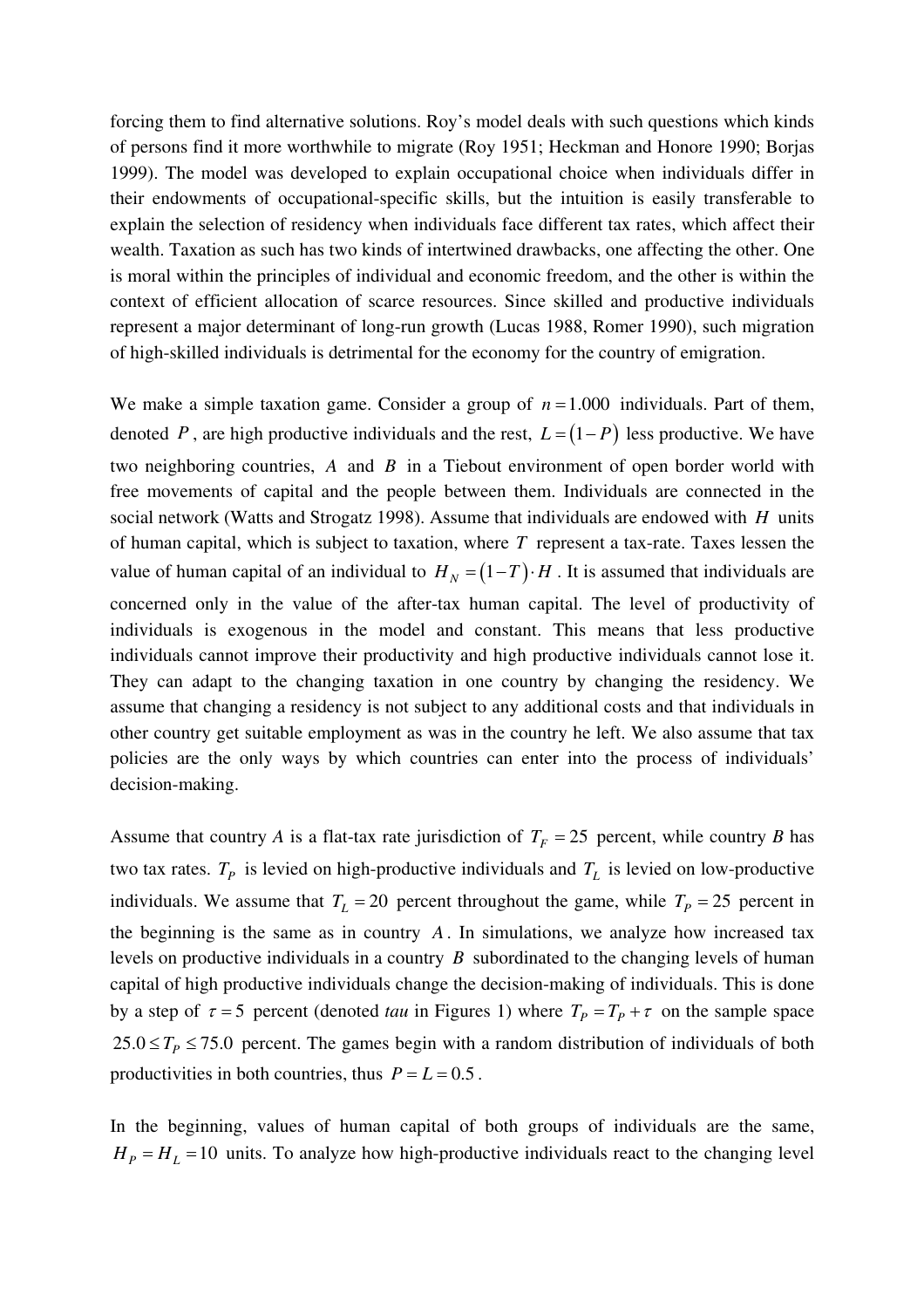of their human capital subordinated to the height of the tax rate, we use a step of  $p = 1.0$  units on the value of their human capital on the sample space  $10.0 \le H_p \le 20.0$  with  $H_p = H_p + p$ . The value of human capital of low productive individuals is the same throughout the games and equals  $H_L = 10$  units. Individuals accumulate the value of their after-tax human capital in time,  $W_{t+1} = W_t + (\bullet)$  where  $W_{t+1}$  and  $W_t$  represent the value of the accumulated human capital of individuals in time intervals  $t+1$  and  $t$ , while  $(\bullet)$  represents the value of after-tax human capital that an individual receives through one of the following decisions. We assume that  $W_0 = 0$ .

| $(1-T_F)\cdot H_P$  | $(1-T_F)\cdot H_L$ |
|---------------------|--------------------|
| $(1-T_P) \cdot H_P$ | $(1-T_L)\cdot H_L$ |

FIGURE 1a: Productive individuals in country *A*

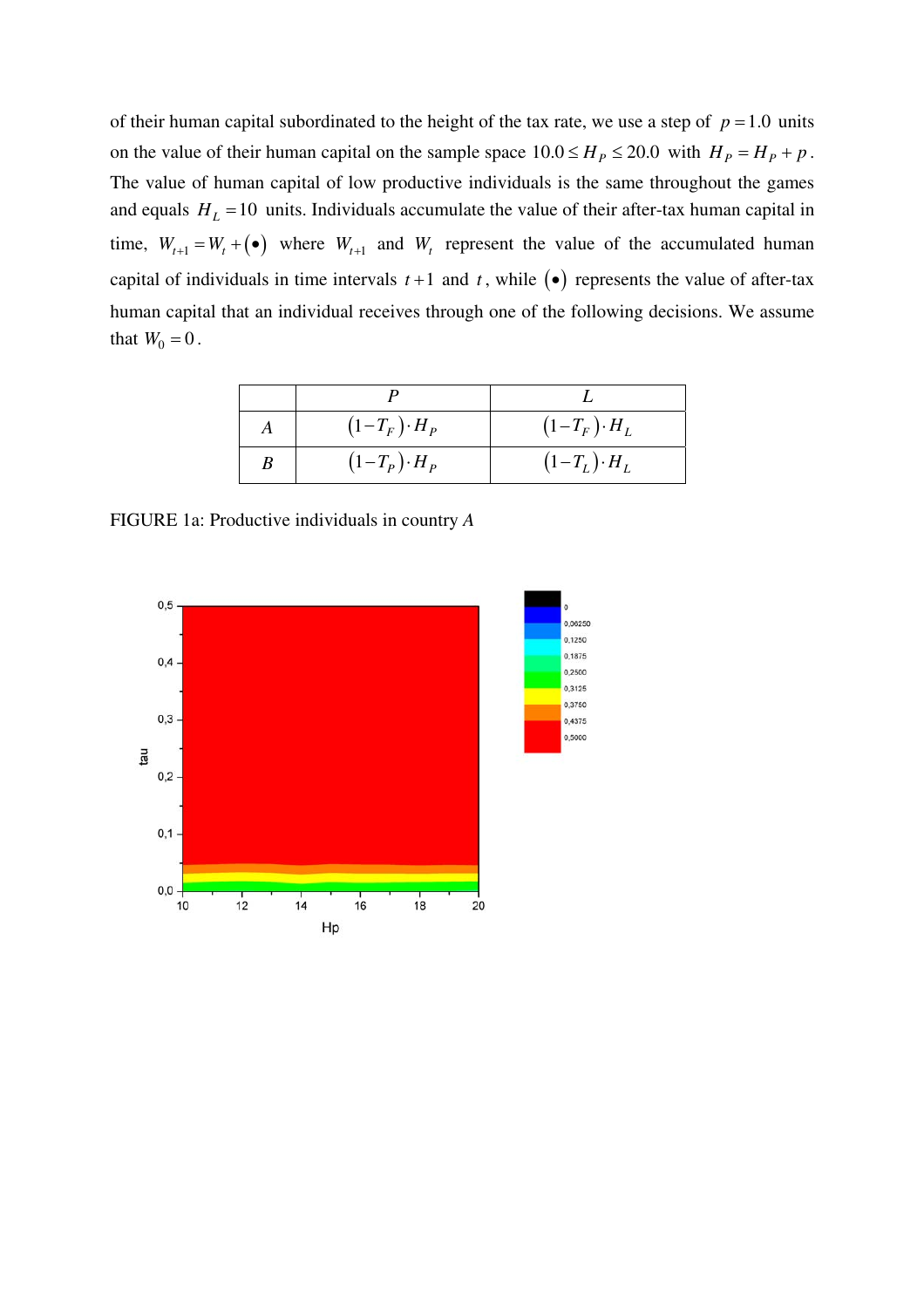# FIGURE 1b: Productive individuals in country *B*



FIGURE 1c: Non-productive individuals in country *A*

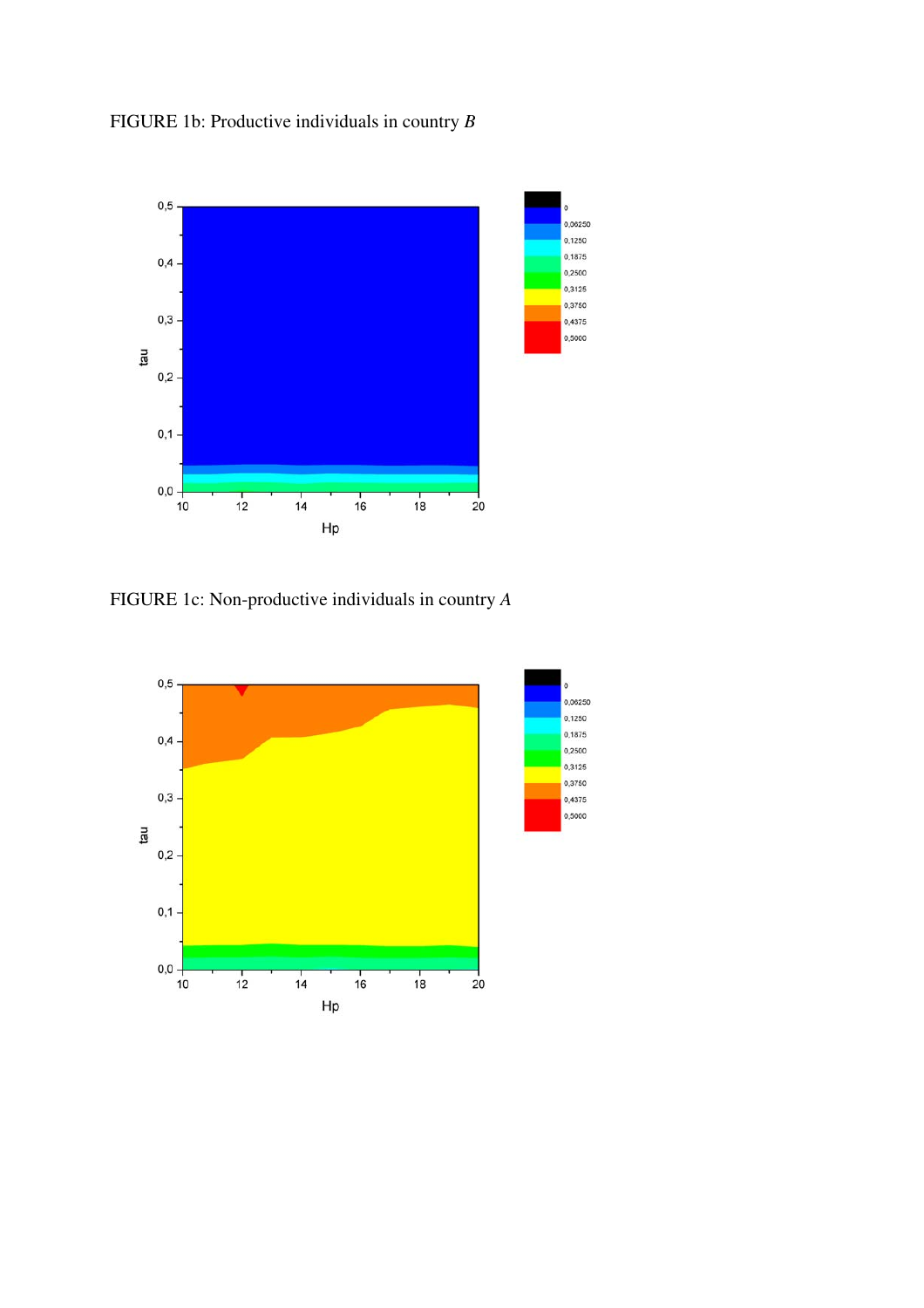



Simulations of the tax-rate games demonstrate that high productive individuals from a high tax-rate country *B* settle in a low-tax rate country *A* (Figure 1a) as the level of taxation in country *B* is raising. Figures 1c and 1d reveal that under the modeled circumstances the outflow of productive individuals attracts also low-productive individuals to move to country *A* , despite they are levied at a slightly higher tax-rate of 5 percentage points. Thus, disincentives through taxes on high-productive individuals produce huge allocation effects as assumed by the Roy's model.

### 3 Subsidies in the decision-making: corn or soybean?

We now turn to provisions that are considered as incentives to individuals and first give a short note on investments.

Every investment is the act of incurring immediate or delayed costs in the expectation of a reward in the future. To consider investments as options means that individuals not only consider outcomes of an investment but also prospects of modifying investments in the future with the arrival of new information (Dixit and Pindyck 1994). Irreversibility, the ability to delay an investment and the option to invest are some common characteristics of investments, for which they are as options to individuals. As long as it is expected that one investment alternative outperforms another, it is expected that individuals grasp it.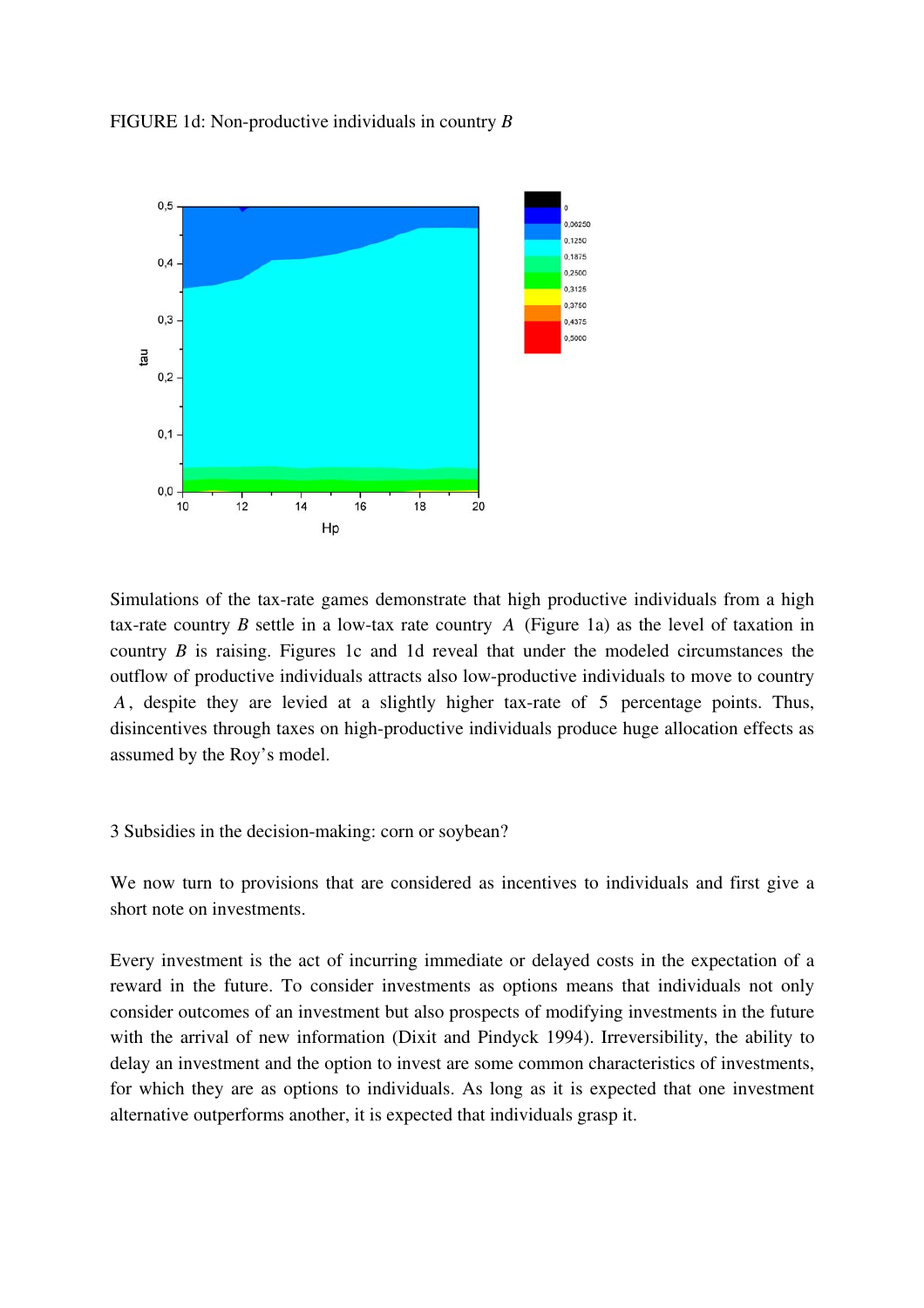In such market-based mechanism, subsidizing alternative investments presents a good enough incentive for individuals to switch from their current and more efficient activities to the subsidized and less efficient one. Granting subsidies to individuals has at least following huge negative consequences. Subsidies follow a *no-free-lunch* principle, meaning that a subsidy cannot be smaller then taxes are. Because a subsidy represents a costless-money for the recipient, granting them stimulates rent-seeking making such activities superior to production activities (Tullock 1967, Becker 1983, Murphy et al. 1993). Administrative expenditures that come up with subsidizing and misspending induce that the amount of subsidies is always much smaller than the amount of collected taxes. Important questions when granting subsidies are at least the following: which sectors or individuals will be subject to a subsidy and who will choose them; what will be the period of subsidizing the activities or individuals; and what are the foundations to grant subsidies to individuals for inefficient use of resources if such activities are not market prospective. As subsidies are an act of incentives for individuals, they have huge allocation effects of scarce resources, moving them from efficient into an inefficient use. However, because individuals pursue the most efficient use of their resources when valuing investment opportunities, they require the subsidy of at least the height of the loss if resources are not employed in their most efficient use. The danger of subsidizing activities might also lead to overinvestment or overspending in a subsidized activity, having a whole set of additional negative effects, i.e. bubble in a secondary-mortgage market due to the CRA.

We make a simple simulation test to analyze the role of subsidies in the decision-making of individuals when they decide which crop to produce: soybean or subsidized corn. Consider again a group of  $n = 1.000$  individuals-farmers connected in a social network. Farmers decide whether to use the soil for a production of corn or soybean, or share the soil with the  $0 \leq Cp \leq 1$  part for production of a soybean and  $(1-Cp)$  part for a production of corn. By sharing the soil on two parts, farmers make a portfolio from the two. We assume that there are no additional costs when farmers move from one activity to the other. Each alternative is subject to costs and income. The income from the production of soybean is denoted *I* and costs in the production of soybean *C* , while income in production of corn is denoted *Io* and costs *Co* . A subsidy to the production of corn is denoted *S* . Farmers accumulate their income in time,  $W_{t+1} = W_t + (\bullet)$  where  $W_{t+1}$  and  $W_t$  represent wealth of individuals in time intervals  $t+1$  and  $t$ , while  $(\bullet)$  represents an income that an individual receives through one of the following decisions. We assume that  $W_0 = 0$ . A one-time matrix of payoffs is represented as follows.

|           | Farmer                                |
|-----------|---------------------------------------|
| Soybean   | $I-C$                                 |
| Portfolio | $(I-C)\cdot Cp+(1-Cp)\cdot (Io-Co+S)$ |
| Corn      | $I_0 - C_0 + S$                       |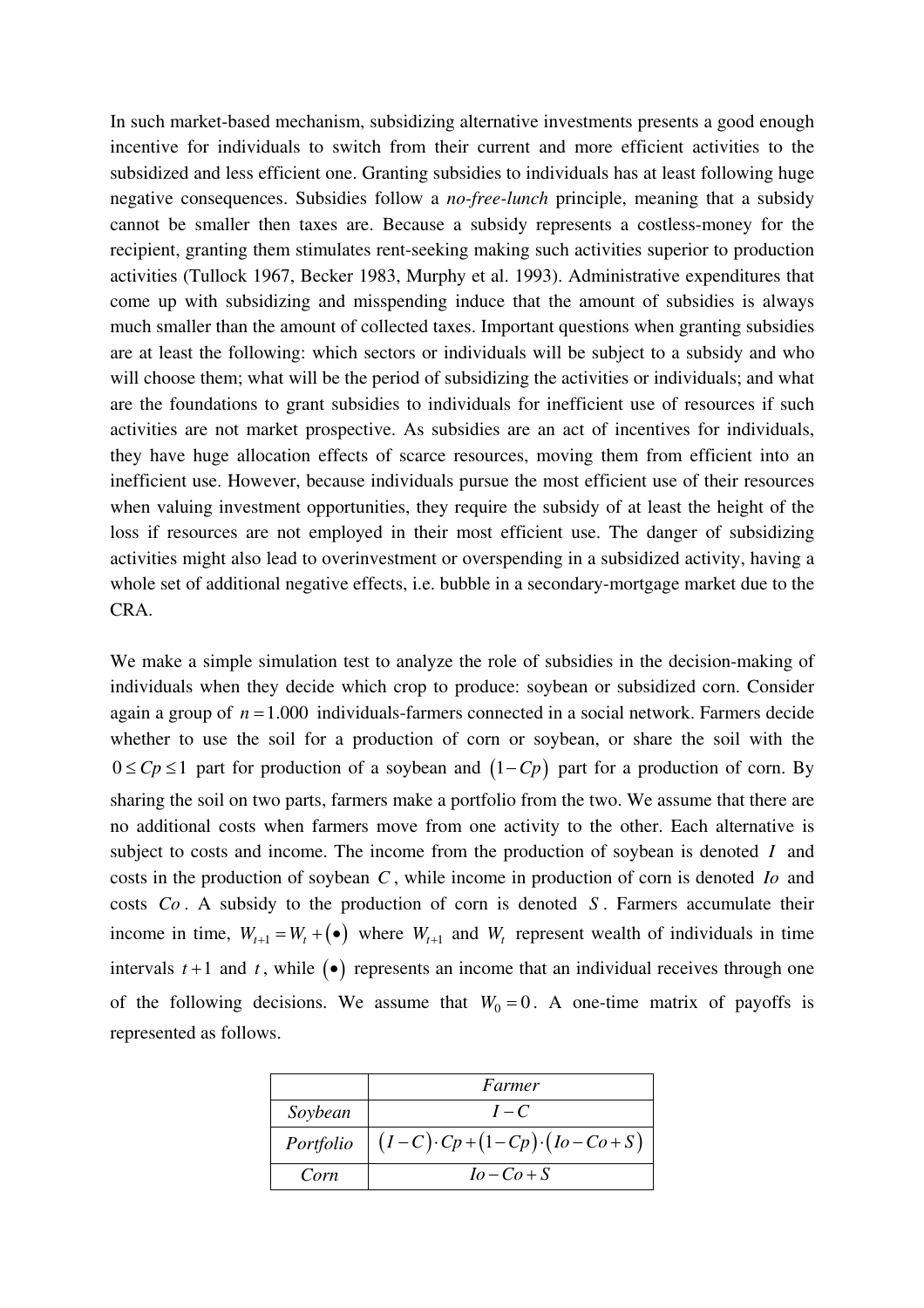When choosing which alternative to take, farmers consider the profit from the investment. Data for the two crops are taken from the USDA database and refer to the year 2007 for the United States. In 2007, the value added for corn, denoted *Io* , was on average 467.61 USD per acre at the total production costs per acre, denoted *Co* , 443.97 USD. On the other side, production of soybean reached a value added per acre, denoted *I* , of 357.99 USD, at the average costs per acre, denoted *C* , 301.21 USD. Despite both alternatives were profitable in 2007, it is straightforward that production of soybean was a better alternative for farmers, exceeding the return of corn for 33.14 USD per acre, ceteris paribus. Because corn is a worse decision for farmers, subsidizing it is an incentive for them to start producing it. As production of corn is less efficient than the production of soybean, a subsidy brings about huge allocation effects of the use of the soil, moving it into from efficient use into less efficient use.



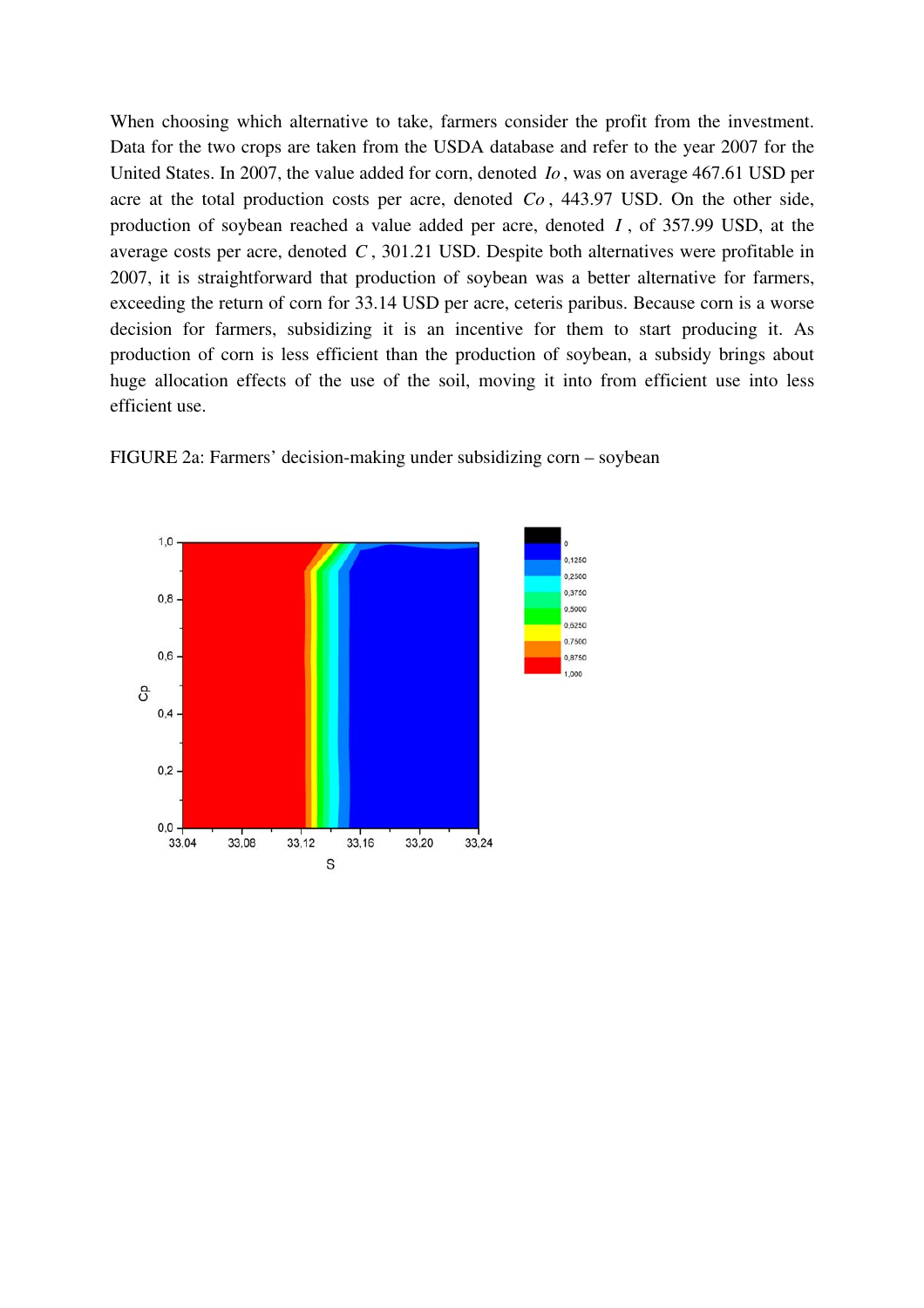

FIGURE 2b: Farmers' decision-making under subsidizing corn – portfolio

FIGURE 2c: Farmers' decision-making under subsidizing corn – corn



Figures 2 reveal that subsidies affect the value of investments and thus have a significant impact on the decision which investment to pursue. There is no gain from the subsidy as long as its amount does not come close to the difference in the efficiency of the two uses of resources, a subsidized use and the market-based use of the soil. Around the value of bifurcation, farmers far more often opt for a portfolio of the two uses of the soil. Some of the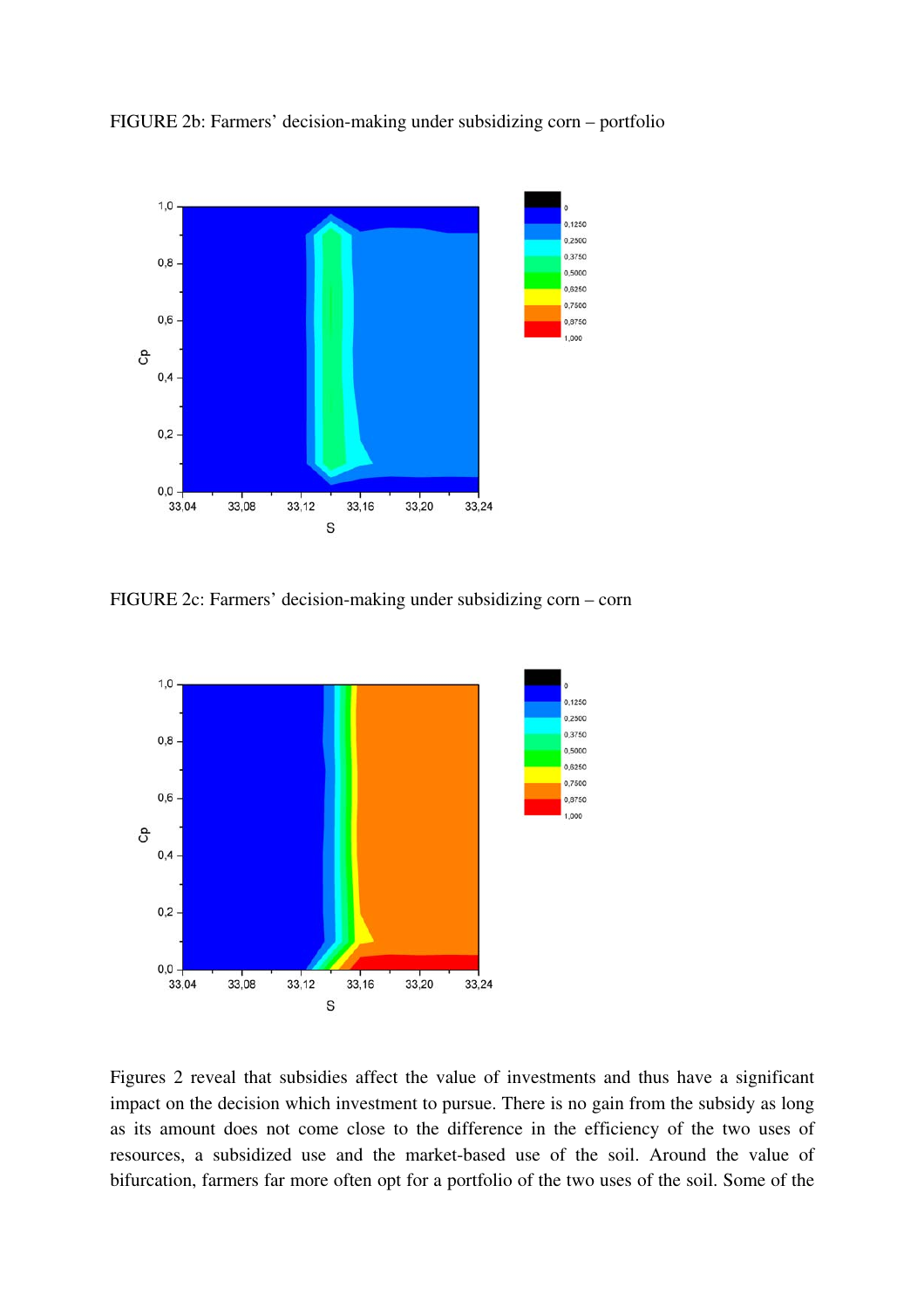farmers still opt for a portfolio although the subsidy makes the corn production more profitable decision than production of a soybean, while there is no pure soybean production anymore, despite it is market-based most efficient.

This depicts the negative effects of such subsidies that the efficient market decisions are succumbed to the inefficient political decisions. Because of overproduction of subsidized activities that is likely to happen, this might pushing down the prices of subsidized activities thus making the subsidized investment even more inefficient. There are two another negative features when subsidizing an inefficient activity. As a recipient of a subsidy does not know whether he will get a subsidy in the future, he could lose the ability to adapt to the efficient use of scarce resources once a subsidy is gone. Subsidizing an activity is a subject of additional costs of switching from the subsidized to the most efficient use of resources once subsidies are over and formerly subsidized activity still inefficient.

## 4 Concluding remarks

Paper deals with the decision-making of individuals under incentives and disincentives. Simulations demonstrate that under Tiebout environment changing the residency is their response to increasing taxation. An implication of such response is the so-called brain-drain effect with its very negative effect to the efficiency and the prospects of such heavy-taxed economy. However, under the modeled circumstances, such emigration of most productive individuals also attracts less productive individuals to imitate them leading to exodus from heavy-taxed country on productive individuals.

An example of subsidies demonstrated that they are a powerful incentive for recipients with a huge reallocation effect. Such coercive incentives are not costless, and must be of the size of inefficiency of the alternative use of resources. As a result, resources are used in an inefficient way, and they are paid for this difference.

Subsidies are subject to one another negative characteristic that is due the irreversibility of investment decisions. Once individuals opt for a subsidized and less-efficient activity, they face additional costs to switch to the most efficient activity once a subsidy is over and the formerly subsidized alternative still inefficient. Both, incentives and disincentives, might affect to the state of inaction, when individuals wait to see the development of the circumstances that are likely to affect the decision-making.

## **REFERENCES**

[1] Baker, George. 1992. "Incentive Contracts and Performance Measurement," *Journal of Political Economy*, 100:3, pp. 598-614.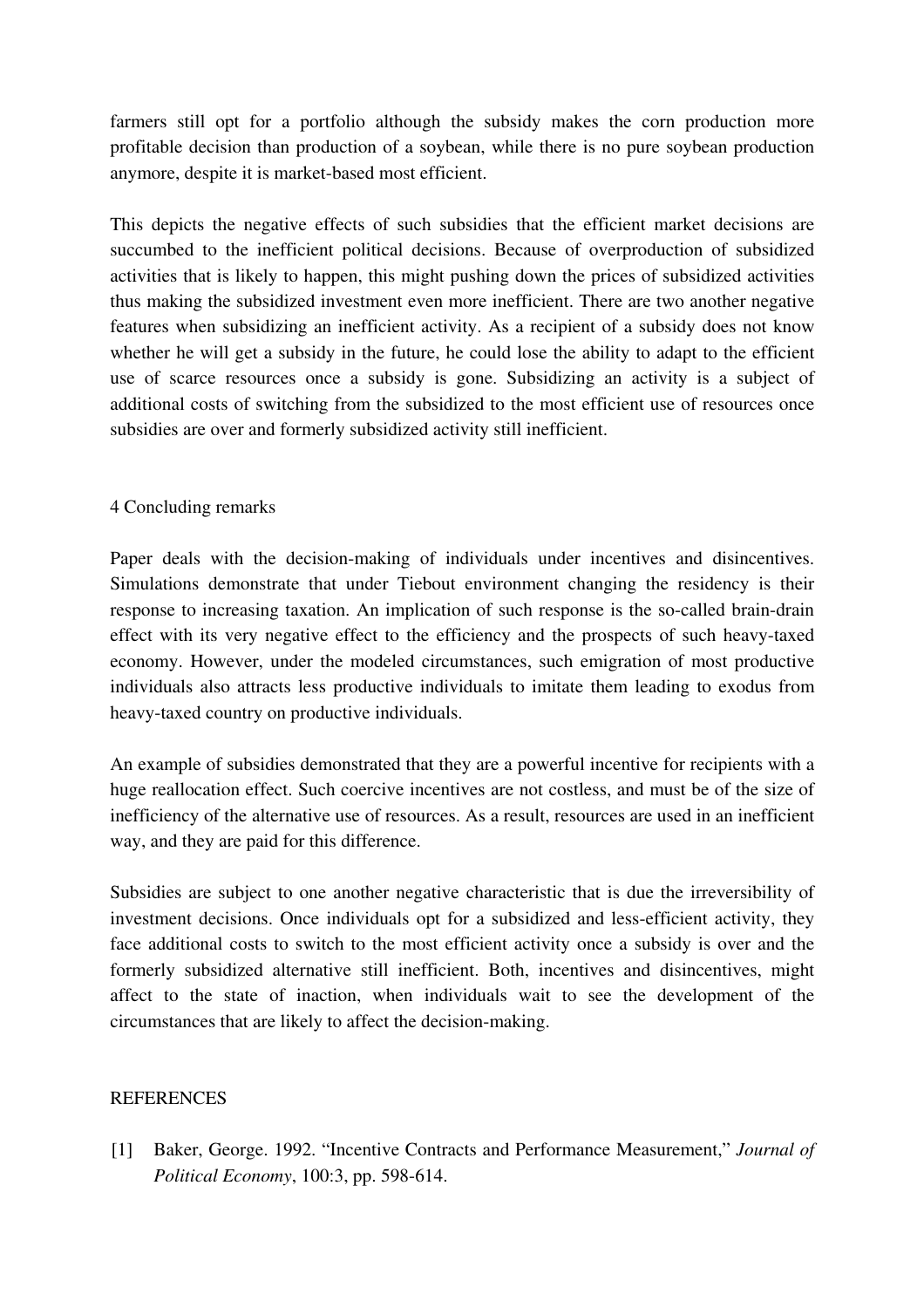- [2] Becker, Gary. 1983. "A Theory of Competition among Pressure Groups for Political Influence." *Quarterly Journal of Economics*, 98:3, pp. 371-400.
- [3] Borjas, George. 1999. "The Economic Analysis of Immigration." In *Handbook of Labor Economics*, Orley Ashenfelter, and David Card (Eds.), North-Holland: Elsevier. pp. 1697-1760.
- [4] Brock, William, and Stephen Turnovsky. 1981. "The Analysis of Macroeconomic Policies in Perfect Foresight Equilibrium." *International Economic Review*, 22:1, pp. 179-209.
- [5] Devereux, Michael, and Rachel Griffith. 1998. "Taxes and the Location of Production: Evidence from a Panel of US Multinationals." *Journal of Public Economics*, 68:3, pp. 335-367.
- [6] Dixit, Avinash, and Robert Pindyck. 1994. *Investment under Uncertainty*. Princeton: Princeton University Press.
- [7] Heckman, James, and Bo Honore. 1990. "The Empirical Content of the Roy Model." *Econometrica*, 58:5, pp. 1121-1149.
- [8] Holmstrom, Bengt and Paul Milgrom. 1991. "Multitask Principal-Agent Analyses: Incentive Contracts, Asset Ownership, and Job Design," *Journal of Law, Economics, and Organization*, 7:1, pp. 24-52.
- [9] Jensen, Michael, and Kevin Murphy. 1990. "Performance Pay and Top-Management Incentives." *Journal of Political Economy*, 98:2, pp. 225-264.
- [10] Jones, Larry, Rodolfo Manuelli, and Peter Rossi. 1993. "Optimal Taxation in Models of Endogenous Growth." *Journal of Political Economy*, 101:3, pp. 485-517.
- [11] Judd, Kenneth. 1985. "Redistributive Taxation in a Simple Perfect Foresight Model." *Journal of Public Economics*, 28:1, pp. 59-84.
- [12] Judd, Kenneth. 1999. "Optimal Taxation and Spending in General Competitive Growth Models." *Journal of Public Economics*, 71:1, pp. 1-26.
- [13] King, Robert, and Sergio Rebelo. 1990. "Public Policy and Economic Growth: Developing Neoclassical Implications." *Journal of Political Economy*, 98:2, pp. S126- S150.
- [14] Lucas, Robert. 1988. "On the Mechanics of Economic Development." *Journal of Monetary Economics*, 22:1, pp. 3-42.
- [15] Mises, Ludwig von. 1949. *Human Action: A Treatise on Economics*. Yale: Yale University Press.
- [16] Murphy, Kevin, Andrei Shleifer, and Robert Vishny. 1993. "Why Rent-Seeking is so Costly to Growth?" *American Economic Review*, 83:2, pp. 409-414.
- [17] Prendergast, Canice. 1999. "The Provision of Incentives in Firms." *Journal of Economic Literature*, 37:1, pp. 7-63.
- [18] Rand, Ayn. 1967. *Capitalism: The Unknown Ideal*. New York: Signet.
- [19] Romer, Paul. 1990. "Endogenous Technological Change." *Journal of Political Economy*, 98:5, pp. S71-S102.
- [20] Roy, Andrew. 1951. "Some Thoughts on the Distribution of Earnings." *Oxford Economic Papers*, 3:1, pp. 135-146.